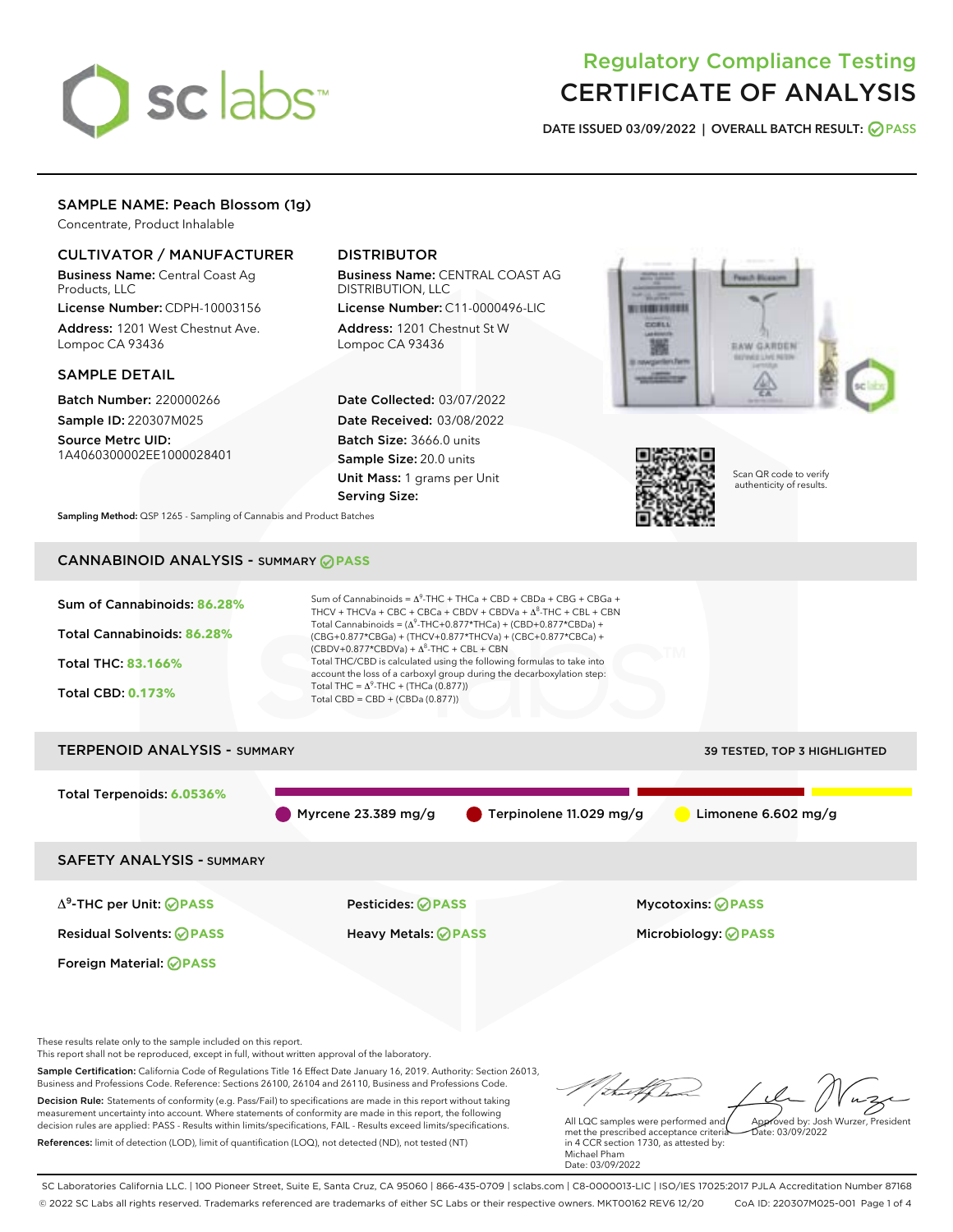



PEACH BLOSSOM (1G) | DATE ISSUED 03/09/2022 | OVERALL BATCH RESULT: 2 PASS

#### CANNABINOID TEST RESULTS - 03/09/2022 2 PASS

Tested by high-performance liquid chromatography with diode-array detection (HPLC-DAD). **Method:** QSP 1157 - Analysis of Cannabinoids by HPLC-DAD

#### TOTAL CANNABINOIDS: **86.28%** Total Cannabinoids (Total THC) + (Total CBD) +

(Total CBG) + (Total THCV) + (Total CBC) +  $(Total CBDV) +  $\Delta^8$ -THC + CBL + CBN$ 

TOTAL THC: **83.166%** Total THC (Δ<sup>9</sup> -THC+0.877\*THCa)

TOTAL CBD: **0.173%**

Total CBD (CBD+0.877\*CBDa)

TOTAL CBG: 1.836% Total CBG (CBG+0.877\*CBGa)

TOTAL THCV: 0.36% Total THCV (THCV+0.877\*THCVa)

TOTAL CBC: 0.57% Total CBC (CBC+0.877\*CBCa)

TOTAL CBDV: ND Total CBDV (CBDV+0.877\*CBDVa)

| <b>COMPOUND</b> | LOD/LOO<br>(mg/g)          | <b>MEASUREMENT</b><br><b>UNCERTAINTY</b><br>(mg/g) | <b>RESULT</b><br>(mg/g) | <b>RESULT</b><br>(%) |
|-----------------|----------------------------|----------------------------------------------------|-------------------------|----------------------|
| $\Delta^9$ -THC | 0.06/0.26                  | ±22.288                                            | 831.66                  | 83.166               |
| <b>CBG</b>      | 0.06/0.19                  | ±0.564                                             | 18.36                   | 1.836                |
| <b>CBC</b>      | 0.2 / 0.5                  | ±0.13                                              | 5.7                     | 0.57                 |
| <b>THCV</b>     | 0.1/0.2                    | ±0.14                                              | 3.6                     | 0.36                 |
| <b>CBN</b>      | 0.1/0.3                    | ±0.09                                              | 1.8                     | 0.18                 |
| <b>CBD</b>      | 0.07/0.29                  | ±0.062                                             | 1.73                    | 0.173                |
| $\Delta^8$ -THC | 0.1 / 0.4                  | N/A                                                | <b>ND</b>               | <b>ND</b>            |
| <b>THCa</b>     | 0.05/0.14                  | N/A                                                | <b>ND</b>               | <b>ND</b>            |
| <b>THCVa</b>    | 0.07 / 0.20                | N/A                                                | <b>ND</b>               | <b>ND</b>            |
| <b>CBDa</b>     | 0.02/0.19                  | N/A                                                | <b>ND</b>               | <b>ND</b>            |
| <b>CBDV</b>     | 0.04 / 0.15                | N/A                                                | <b>ND</b>               | <b>ND</b>            |
| <b>CBDVa</b>    | 0.03 / 0.53                | N/A                                                | <b>ND</b>               | <b>ND</b>            |
| <b>CBGa</b>     | 0.1/0.2                    | N/A                                                | <b>ND</b>               | <b>ND</b>            |
| <b>CBL</b>      | 0.06 / 0.24                | N/A                                                | <b>ND</b>               | <b>ND</b>            |
| <b>CBCa</b>     | 0.07/0.28                  | N/A                                                | <b>ND</b>               | <b>ND</b>            |
|                 | <b>SUM OF CANNABINOIDS</b> |                                                    | 862.8 mg/g              | 86.28%               |

#### **UNIT MASS: 1 grams per Unit**

| $\Delta^9$ -THC per Unit               | 1100 per-package limit | 831.66 mg/unit | <b>PASS</b> |
|----------------------------------------|------------------------|----------------|-------------|
| <b>Total THC per Unit</b>              |                        | 831.66 mg/unit |             |
| <b>CBD per Unit</b>                    |                        | $1.73$ mg/unit |             |
| <b>Total CBD per Unit</b>              |                        | $1.73$ mg/unit |             |
| <b>Sum of Cannabinoids</b><br>per Unit |                        | 862.8 mg/unit  |             |
| <b>Total Cannabinoids</b><br>per Unit  |                        | 862.8 mg/unit  |             |

#### TERPENOID TEST RESULTS - 03/09/2022

Terpene analysis utilizing gas chromatography-flame ionization detection (GC-FID). **Method:** QSP 1192 - Analysis of Terpenoids by GC-FID

| <b>COMPOUND</b>         | LOD/LOQ<br>(mg/g) | <b>MEASUREMENT</b><br><b>UNCERTAINTY</b><br>(mg/g) | <b>RESULT</b><br>(mg/g)                         | <b>RESULT</b><br>(%) |
|-------------------------|-------------------|----------------------------------------------------|-------------------------------------------------|----------------------|
| <b>Myrcene</b>          | 0.008 / 0.025     | ±0.2339                                            | 23.389                                          | 2.3389               |
| Terpinolene             | 0.008 / 0.026     | ±0.1754                                            | 11.029                                          | 1.1029               |
| Limonene                | 0.005 / 0.016     | ±0.0733                                            | 6.602                                           | 0.6602               |
| β-Ocimene               | 0.006 / 0.020     | ±0.0920                                            | 3.678                                           | 0.3678               |
| β-Caryophyllene         | 0.004 / 0.012     | ±0.1010                                            | 3.648                                           | 0.3648               |
| $\alpha$ -Pinene        | 0.005 / 0.017     | ±0.0186                                            | 2.769                                           | 0.2769               |
| β-Pinene                | 0.004 / 0.014     | ±0.0239                                            | 2.686                                           | 0.2686               |
| $\alpha$ -Humulene      | 0.009/0.029       | ±0.0229                                            | 0.915                                           | 0.0915               |
| Linalool                | 0.009 / 0.032     | ±0.0262                                            | 0.886                                           | 0.0886               |
| Valencene               | 0.009 / 0.030     | ±0.0376                                            | 0.702                                           | 0.0702               |
| trans-ß-Farnesene       | 0.008 / 0.025     | ±0.0148                                            | 0.537                                           | 0.0537               |
| Fenchol                 | 0.010 / 0.034     | ±0.0124                                            | 0.412                                           | 0.0412               |
| <b>Terpineol</b>        | 0.009 / 0.031     | ±0.0190                                            | 0.398                                           | 0.0398               |
| $\alpha$ -Phellandrene  | 0.006 / 0.020     | ±0.0042                                            | 0.393                                           | 0.0393               |
| $\Delta^3$ -Carene      | 0.005 / 0.018     | ±0.0044                                            | 0.392                                           | 0.0392               |
| $\alpha$ -Terpinene     | 0.005 / 0.017     | ±0.0040                                            | 0.341                                           | 0.0341               |
| $\alpha$ -Bisabolol     | 0.008 / 0.026     | ±0.0129                                            | 0.310                                           | 0.0310               |
| $\gamma$ -Terpinene     | 0.006 / 0.018     | ±0.0040                                            | 0.295                                           | 0.0295               |
| Guaiol                  | 0.009 / 0.030     | ±0.0096                                            | 0.261                                           | 0.0261               |
| Nerolidol               | 0.006 / 0.019     | ±0.0086                                            | 0.175                                           | 0.0175               |
| Camphene                | 0.005 / 0.015     | ±0.0014                                            | 0.160                                           | 0.0160               |
| <b>Borneol</b>          | 0.005 / 0.016     | ±0.0043                                            | 0.132                                           | 0.0132               |
| Fenchone                | 0.009 / 0.028     | ±0.0021                                            | 0.091                                           | 0.0091               |
| Sabinene                | 0.004 / 0.014     | ±0.0007                                            | 0.079                                           | 0.0079               |
| p-Cymene                | 0.005 / 0.016     | ±0.0015                                            | 0.072                                           | 0.0072               |
| Eucalyptol              | 0.006 / 0.018     | ±0.0013                                            | 0.065                                           | 0.0065               |
| Caryophyllene<br>Oxide  | 0.010 / 0.033     | ±0.0018                                            | 0.051                                           | 0.0051               |
| Citronellol             | 0.003 / 0.010     | ±0.0017                                            | 0.045                                           | 0.0045               |
| Sabinene Hydrate        | 0.006 / 0.022     | ±0.0007                                            | 0.023                                           | 0.0023               |
| Camphor                 | 0.006 / 0.019     | N/A                                                | $<$ LOQ                                         | $<$ LOQ              |
| Nerol                   | 0.003 / 0.011     | N/A                                                | <loq< th=""><th><loq< th=""></loq<></th></loq<> | <loq< th=""></loq<>  |
| Geraniol                | 0.002 / 0.007     | N/A                                                | <loq< th=""><th><loq< th=""></loq<></th></loq<> | <loq< th=""></loq<>  |
| Isopulegol              | 0.005 / 0.016     | N/A                                                | <b>ND</b>                                       | ND                   |
| Isoborneol              | 0.004 / 0.012     | N/A                                                | ND                                              | ND                   |
| Menthol                 | 0.008 / 0.025     | N/A                                                | ND                                              | ND                   |
| Pulegone                | 0.003 / 0.011     | N/A                                                | <b>ND</b>                                       | ND                   |
| <b>Geranyl Acetate</b>  | 0.004 / 0.014     | N/A                                                | ND                                              | ND                   |
| $\alpha$ -Cedrene       | 0.005 / 0.016     | N/A                                                | ND                                              | ND                   |
| Cedrol                  | 0.008 / 0.027     | N/A                                                | <b>ND</b>                                       | ND                   |
| <b>TOTAL TERPENOIDS</b> |                   |                                                    | 60.536 mg/g                                     | 6.0536%              |

SC Laboratories California LLC. | 100 Pioneer Street, Suite E, Santa Cruz, CA 95060 | 866-435-0709 | sclabs.com | C8-0000013-LIC | ISO/IES 17025:2017 PJLA Accreditation Number 87168 © 2022 SC Labs all rights reserved. Trademarks referenced are trademarks of either SC Labs or their respective owners. MKT00162 REV6 12/20 CoA ID: 220307M025-001 Page 2 of 4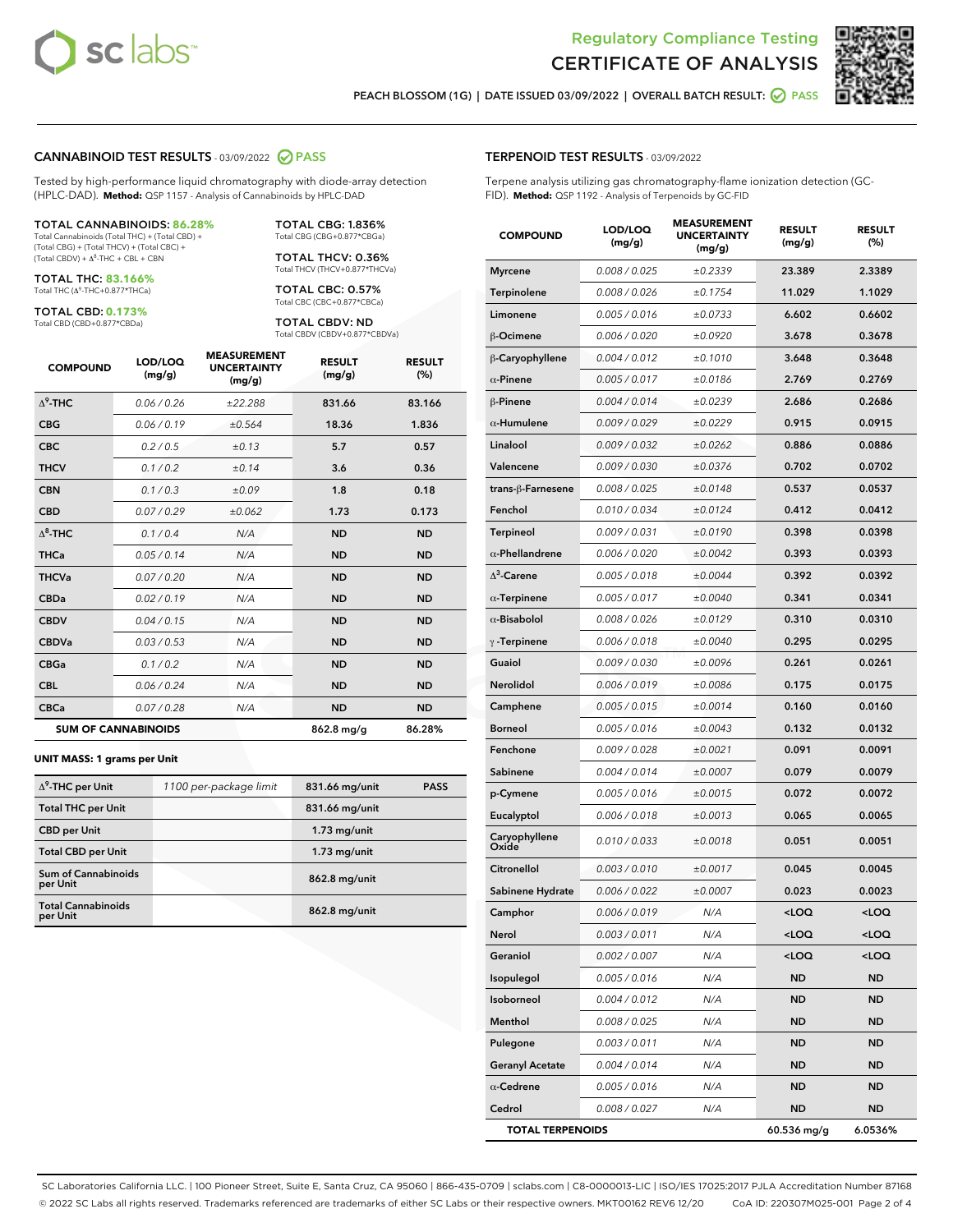



PEACH BLOSSOM (1G) | DATE ISSUED 03/09/2022 | OVERALL BATCH RESULT:  $\bigcirc$  PASS

# CATEGORY 1 PESTICIDE TEST RESULTS - 03/09/2022 2 PASS

Pesticide and plant growth regulator analysis utilizing high-performance liquid chromatography-mass spectrometry (HPLC-MS) or gas chromatography-mass spectrometry (GC-MS). \*GC-MS utilized where indicated. **Method:** QSP 1212 - Analysis of Pesticides and Mycotoxins by LC-MS or QSP 1213 - Analysis of Pesticides by GC-MS

| 0.03 / 0.08<br>Aldicarb<br>$\ge$ LOD<br>N/A<br><b>ND</b><br><b>PASS</b><br>Carbofuran<br>0.02 / 0.05<br>$\ge$ LOD<br>N/A<br><b>ND</b><br><b>PASS</b><br>Chlordane*<br>0.03 / 0.08<br>N/A<br><b>ND</b><br><b>PASS</b><br>$\ge$ LOD<br>Chlorfenapyr*<br>0.03/0.10<br><b>PASS</b><br>$\ge$ LOD<br>N/A<br><b>ND</b><br>Chlorpyrifos<br>0.02 / 0.06<br>$\ge$ LOD<br>N/A<br><b>ND</b><br><b>PASS</b><br>Coumaphos<br>0.02 / 0.07<br>$\ge$ LOD<br>N/A<br><b>ND</b><br><b>PASS</b><br>Daminozide<br>0.02 / 0.07<br>$\geq$ LOD<br>N/A<br><b>ND</b><br><b>PASS</b><br><b>Dichlorvos</b><br>0.03/0.09<br>N/A<br><b>ND</b><br><b>PASS</b><br>$\ge$ LOD<br>(DDVP)<br>Dimethoate<br>0.03/0.08<br>N/A<br><b>ND</b><br><b>PASS</b><br>$>$ LOD<br>Ethoprophos<br>0.03/0.10<br>N/A<br><b>ND</b><br><b>PASS</b><br>$\ge$ LOD<br>0.02 / 0.06<br>N/A<br><b>ND</b><br><b>PASS</b><br>Etofenprox<br>$\ge$ LOD<br>0.03/0.08<br>$>$ LOD<br>N/A<br><b>ND</b><br><b>PASS</b><br>Fenoxycarb<br>0.03 / 0.08<br><b>ND</b><br><b>PASS</b><br>Fipronil<br>$\ge$ LOD<br>N/A<br>Imazalil<br>0.02 / 0.06<br>N/A<br>$\ge$ LOD<br><b>ND</b><br><b>PASS</b><br><b>Methiocarb</b><br>0.02 / 0.07<br>$\ge$ LOD<br>N/A<br><b>ND</b><br><b>PASS</b><br><b>PASS</b><br>Parathion-methyl<br>0.03/0.10<br>N/A<br><b>ND</b><br>$\ge$ LOD<br>0.03/0.09<br>N/A<br><b>ND</b><br><b>PASS</b><br><b>Mevinphos</b><br>$\ge$ LOD<br>Paclobutrazol<br>0.02 / 0.05<br>N/A<br><b>ND</b><br><b>PASS</b><br>$\ge$ LOD<br>0.03/0.09<br>N/A<br><b>ND</b><br><b>PASS</b><br>$\ge$ LOD<br>Propoxur<br>0.03 / 0.08<br>N/A<br><b>ND</b><br>Spiroxamine<br>$\ge$ LOD<br><b>PASS</b><br><b>PASS</b><br>Thiacloprid<br>0.03/0.10<br>$>$ LOD<br>N/A<br><b>ND</b> | <b>COMPOUND</b> | LOD/LOQ<br>$(\mu g/g)$ | <b>ACTION</b><br><b>LIMIT</b><br>$(\mu g/g)$ | <b>MEASUREMENT</b><br><b>UNCERTAINTY</b><br>$(\mu g/g)$ | <b>RESULT</b><br>$(\mu g/g)$ | <b>RESULT</b> |
|----------------------------------------------------------------------------------------------------------------------------------------------------------------------------------------------------------------------------------------------------------------------------------------------------------------------------------------------------------------------------------------------------------------------------------------------------------------------------------------------------------------------------------------------------------------------------------------------------------------------------------------------------------------------------------------------------------------------------------------------------------------------------------------------------------------------------------------------------------------------------------------------------------------------------------------------------------------------------------------------------------------------------------------------------------------------------------------------------------------------------------------------------------------------------------------------------------------------------------------------------------------------------------------------------------------------------------------------------------------------------------------------------------------------------------------------------------------------------------------------------------------------------------------------------------------------------------------------------------------------------------------------------------------------------------------------|-----------------|------------------------|----------------------------------------------|---------------------------------------------------------|------------------------------|---------------|
|                                                                                                                                                                                                                                                                                                                                                                                                                                                                                                                                                                                                                                                                                                                                                                                                                                                                                                                                                                                                                                                                                                                                                                                                                                                                                                                                                                                                                                                                                                                                                                                                                                                                                              |                 |                        |                                              |                                                         |                              |               |
|                                                                                                                                                                                                                                                                                                                                                                                                                                                                                                                                                                                                                                                                                                                                                                                                                                                                                                                                                                                                                                                                                                                                                                                                                                                                                                                                                                                                                                                                                                                                                                                                                                                                                              |                 |                        |                                              |                                                         |                              |               |
|                                                                                                                                                                                                                                                                                                                                                                                                                                                                                                                                                                                                                                                                                                                                                                                                                                                                                                                                                                                                                                                                                                                                                                                                                                                                                                                                                                                                                                                                                                                                                                                                                                                                                              |                 |                        |                                              |                                                         |                              |               |
|                                                                                                                                                                                                                                                                                                                                                                                                                                                                                                                                                                                                                                                                                                                                                                                                                                                                                                                                                                                                                                                                                                                                                                                                                                                                                                                                                                                                                                                                                                                                                                                                                                                                                              |                 |                        |                                              |                                                         |                              |               |
|                                                                                                                                                                                                                                                                                                                                                                                                                                                                                                                                                                                                                                                                                                                                                                                                                                                                                                                                                                                                                                                                                                                                                                                                                                                                                                                                                                                                                                                                                                                                                                                                                                                                                              |                 |                        |                                              |                                                         |                              |               |
|                                                                                                                                                                                                                                                                                                                                                                                                                                                                                                                                                                                                                                                                                                                                                                                                                                                                                                                                                                                                                                                                                                                                                                                                                                                                                                                                                                                                                                                                                                                                                                                                                                                                                              |                 |                        |                                              |                                                         |                              |               |
|                                                                                                                                                                                                                                                                                                                                                                                                                                                                                                                                                                                                                                                                                                                                                                                                                                                                                                                                                                                                                                                                                                                                                                                                                                                                                                                                                                                                                                                                                                                                                                                                                                                                                              |                 |                        |                                              |                                                         |                              |               |
|                                                                                                                                                                                                                                                                                                                                                                                                                                                                                                                                                                                                                                                                                                                                                                                                                                                                                                                                                                                                                                                                                                                                                                                                                                                                                                                                                                                                                                                                                                                                                                                                                                                                                              |                 |                        |                                              |                                                         |                              |               |
|                                                                                                                                                                                                                                                                                                                                                                                                                                                                                                                                                                                                                                                                                                                                                                                                                                                                                                                                                                                                                                                                                                                                                                                                                                                                                                                                                                                                                                                                                                                                                                                                                                                                                              |                 |                        |                                              |                                                         |                              |               |
|                                                                                                                                                                                                                                                                                                                                                                                                                                                                                                                                                                                                                                                                                                                                                                                                                                                                                                                                                                                                                                                                                                                                                                                                                                                                                                                                                                                                                                                                                                                                                                                                                                                                                              |                 |                        |                                              |                                                         |                              |               |
|                                                                                                                                                                                                                                                                                                                                                                                                                                                                                                                                                                                                                                                                                                                                                                                                                                                                                                                                                                                                                                                                                                                                                                                                                                                                                                                                                                                                                                                                                                                                                                                                                                                                                              |                 |                        |                                              |                                                         |                              |               |
|                                                                                                                                                                                                                                                                                                                                                                                                                                                                                                                                                                                                                                                                                                                                                                                                                                                                                                                                                                                                                                                                                                                                                                                                                                                                                                                                                                                                                                                                                                                                                                                                                                                                                              |                 |                        |                                              |                                                         |                              |               |
|                                                                                                                                                                                                                                                                                                                                                                                                                                                                                                                                                                                                                                                                                                                                                                                                                                                                                                                                                                                                                                                                                                                                                                                                                                                                                                                                                                                                                                                                                                                                                                                                                                                                                              |                 |                        |                                              |                                                         |                              |               |
|                                                                                                                                                                                                                                                                                                                                                                                                                                                                                                                                                                                                                                                                                                                                                                                                                                                                                                                                                                                                                                                                                                                                                                                                                                                                                                                                                                                                                                                                                                                                                                                                                                                                                              |                 |                        |                                              |                                                         |                              |               |
|                                                                                                                                                                                                                                                                                                                                                                                                                                                                                                                                                                                                                                                                                                                                                                                                                                                                                                                                                                                                                                                                                                                                                                                                                                                                                                                                                                                                                                                                                                                                                                                                                                                                                              |                 |                        |                                              |                                                         |                              |               |
|                                                                                                                                                                                                                                                                                                                                                                                                                                                                                                                                                                                                                                                                                                                                                                                                                                                                                                                                                                                                                                                                                                                                                                                                                                                                                                                                                                                                                                                                                                                                                                                                                                                                                              |                 |                        |                                              |                                                         |                              |               |
|                                                                                                                                                                                                                                                                                                                                                                                                                                                                                                                                                                                                                                                                                                                                                                                                                                                                                                                                                                                                                                                                                                                                                                                                                                                                                                                                                                                                                                                                                                                                                                                                                                                                                              |                 |                        |                                              |                                                         |                              |               |
|                                                                                                                                                                                                                                                                                                                                                                                                                                                                                                                                                                                                                                                                                                                                                                                                                                                                                                                                                                                                                                                                                                                                                                                                                                                                                                                                                                                                                                                                                                                                                                                                                                                                                              |                 |                        |                                              |                                                         |                              |               |
|                                                                                                                                                                                                                                                                                                                                                                                                                                                                                                                                                                                                                                                                                                                                                                                                                                                                                                                                                                                                                                                                                                                                                                                                                                                                                                                                                                                                                                                                                                                                                                                                                                                                                              |                 |                        |                                              |                                                         |                              |               |
|                                                                                                                                                                                                                                                                                                                                                                                                                                                                                                                                                                                                                                                                                                                                                                                                                                                                                                                                                                                                                                                                                                                                                                                                                                                                                                                                                                                                                                                                                                                                                                                                                                                                                              |                 |                        |                                              |                                                         |                              |               |
|                                                                                                                                                                                                                                                                                                                                                                                                                                                                                                                                                                                                                                                                                                                                                                                                                                                                                                                                                                                                                                                                                                                                                                                                                                                                                                                                                                                                                                                                                                                                                                                                                                                                                              |                 |                        |                                              |                                                         |                              |               |

# CATEGORY 2 PESTICIDE TEST RESULTS - 03/09/2022 @ PASS

| <b>COMPOUND</b>          | LOD/LOO<br>$(\mu g/g)$ | <b>ACTION</b><br><b>LIMIT</b><br>(µg/g) | <b>MEASUREMENT</b><br><b>UNCERTAINTY</b><br>$(\mu g/g)$ | <b>RESULT</b><br>$(\mu g/g)$ | <b>RESULT</b> |  |
|--------------------------|------------------------|-----------------------------------------|---------------------------------------------------------|------------------------------|---------------|--|
| Abamectin                | 0.03/0.10              | 0.1                                     | N/A                                                     | <b>ND</b>                    | <b>PASS</b>   |  |
| Acephate                 | 0.02/0.07              | 0.1                                     | N/A                                                     | <b>ND</b>                    | <b>PASS</b>   |  |
| Acequinocyl              | 0.02/0.07              | 0.1                                     | N/A                                                     | <b>ND</b>                    | <b>PASS</b>   |  |
| Acetamiprid              | 0.02/0.05              | 0.1                                     | N/A                                                     | <b>ND</b>                    | <b>PASS</b>   |  |
| Azoxystrobin             | 0.02/0.07              | 0.1                                     | N/A                                                     | <b>ND</b>                    | <b>PASS</b>   |  |
| <b>Bifenazate</b>        | 0.01/0.04              | 0.1                                     | N/A                                                     | <b>ND</b>                    | <b>PASS</b>   |  |
| <b>Bifenthrin</b>        | 0.02/0.05              | 3                                       | N/A                                                     | <b>ND</b>                    | <b>PASS</b>   |  |
| <b>Boscalid</b>          | 0.03/0.09              | 0.1                                     | N/A                                                     | <b>ND</b>                    | <b>PASS</b>   |  |
| Captan                   | 0.19/0.57              | 0.7                                     | N/A                                                     | <b>ND</b>                    | <b>PASS</b>   |  |
| Carbaryl                 | 0.02/0.06              | 0.5                                     | N/A                                                     | <b>ND</b>                    | <b>PASS</b>   |  |
| Chlorantranilip-<br>role | 0.04/0.12              | 10                                      | N/A                                                     | <b>ND</b>                    | <b>PASS</b>   |  |
| Clofentezine             | 0.03/0.09              | 0.1                                     | N/A                                                     | <b>ND</b>                    | <b>PASS</b>   |  |

# CATEGORY 2 PESTICIDE TEST RESULTS - 03/09/2022 continued

| <b>COMPOUND</b>               | LOD/LOQ<br>(µg/g) | <b>ACTION</b><br><b>LIMIT</b><br>(µg/g) | <b>MEASUREMENT</b><br><b>UNCERTAINTY</b><br>(µg/g) | <b>RESULT</b><br>(µg/g) | <b>RESULT</b> |
|-------------------------------|-------------------|-----------------------------------------|----------------------------------------------------|-------------------------|---------------|
| Cyfluthrin                    | 0.12 / 0.38       | $\overline{c}$                          | N/A                                                | <b>ND</b>               | <b>PASS</b>   |
| Cypermethrin                  | 0.11/0.32         | $\mathcal{I}$                           | N/A                                                | <b>ND</b>               | <b>PASS</b>   |
| <b>Diazinon</b>               | 0.02 / 0.05       | 0.1                                     | N/A                                                | <b>ND</b>               | <b>PASS</b>   |
| Dimethomorph                  | 0.03 / 0.09       | 2                                       | N/A                                                | ND                      | <b>PASS</b>   |
| Etoxazole                     | 0.02 / 0.06       | 0.1                                     | N/A                                                | <b>ND</b>               | <b>PASS</b>   |
| Fenhexamid                    | 0.03/0.09         | 0.1                                     | N/A                                                | <b>ND</b>               | <b>PASS</b>   |
| Fenpyroximate                 | 0.02 / 0.06       | 0.1                                     | N/A                                                | <b>ND</b>               | <b>PASS</b>   |
| Flonicamid                    | 0.03 / 0.10       | 0.1                                     | N/A                                                | ND                      | <b>PASS</b>   |
| Fludioxonil                   | 0.03 / 0.10       | 0.1                                     | N/A                                                | <b>ND</b>               | <b>PASS</b>   |
| Hexythiazox                   | 0.02 / 0.07       | 0.1                                     | N/A                                                | <b>ND</b>               | <b>PASS</b>   |
| Imidacloprid                  | 0.04 / 0.11       | 5                                       | N/A                                                | <b>ND</b>               | <b>PASS</b>   |
| Kresoxim-methyl               | 0.02 / 0.07       | 0.1                                     | N/A                                                | <b>ND</b>               | <b>PASS</b>   |
| <b>Malathion</b>              | 0.03 / 0.09       | 0.5                                     | N/A                                                | <b>ND</b>               | <b>PASS</b>   |
| Metalaxyl                     | 0.02 / 0.07       | $\overline{c}$                          | N/A                                                | <b>ND</b>               | <b>PASS</b>   |
| Methomyl                      | 0.03 / 0.10       | $\mathcal{I}$                           | N/A                                                | <b>ND</b>               | <b>PASS</b>   |
| Myclobutanil                  | 0.03 / 0.09       | 0.1                                     | N/A                                                | <b>ND</b>               | <b>PASS</b>   |
| Naled                         | 0.02 / 0.07       | 0.1                                     | N/A                                                | <b>ND</b>               | <b>PASS</b>   |
| Oxamyl                        | 0.04 / 0.11       | 0.5                                     | N/A                                                | ND                      | <b>PASS</b>   |
| Pentachloronitro-<br>benzene* | 0.03/0.09         | 0.1                                     | N/A                                                | ND                      | <b>PASS</b>   |
| Permethrin                    | 0.04 / 0.12       | 0.5                                     | N/A                                                | <b>ND</b>               | <b>PASS</b>   |
| Phosmet                       | 0.03 / 0.10       | 0.1                                     | N/A                                                | <b>ND</b>               | <b>PASS</b>   |
| Piperonyl<br><b>Butoxide</b>  | 0.02 / 0.07       | 3                                       | N/A                                                | <b>ND</b>               | <b>PASS</b>   |
| Prallethrin                   | 0.03 / 0.08       | 0.1                                     | N/A                                                | <b>ND</b>               | <b>PASS</b>   |
| Propiconazole                 | 0.02 / 0.07       | 0.1                                     | N/A                                                | <b>ND</b>               | <b>PASS</b>   |
| Pyrethrins                    | 0.04 / 0.12       | 0.5                                     | N/A                                                | <b>ND</b>               | <b>PASS</b>   |
| Pyridaben                     | 0.02 / 0.07       | 0.1                                     | N/A                                                | ND                      | <b>PASS</b>   |
| Spinetoram                    | 0.02 / 0.07       | 0.1                                     | N/A                                                | <b>ND</b>               | <b>PASS</b>   |
| Spinosad                      | 0.02 / 0.07       | 0.1                                     | N/A                                                | <b>ND</b>               | <b>PASS</b>   |
| Spiromesifen                  | 0.02 / 0.05       | 0.1                                     | N/A                                                | <b>ND</b>               | <b>PASS</b>   |
| Spirotetramat                 | 0.02 / 0.06       | 0.1                                     | N/A                                                | ND                      | <b>PASS</b>   |
| Tebuconazole                  | 0.02 / 0.07       | 0.1                                     | N/A                                                | <b>ND</b>               | <b>PASS</b>   |
| Thiamethoxam                  | 0.03 / 0.10       | 5                                       | N/A                                                | <b>ND</b>               | <b>PASS</b>   |
| Trifloxystrobin               | 0.03 / 0.08       | 0.1                                     | N/A                                                | <b>ND</b>               | <b>PASS</b>   |

SC Laboratories California LLC. | 100 Pioneer Street, Suite E, Santa Cruz, CA 95060 | 866-435-0709 | sclabs.com | C8-0000013-LIC | ISO/IES 17025:2017 PJLA Accreditation Number 87168 © 2022 SC Labs all rights reserved. Trademarks referenced are trademarks of either SC Labs or their respective owners. MKT00162 REV6 12/20 CoA ID: 220307M025-001 Page 3 of 4